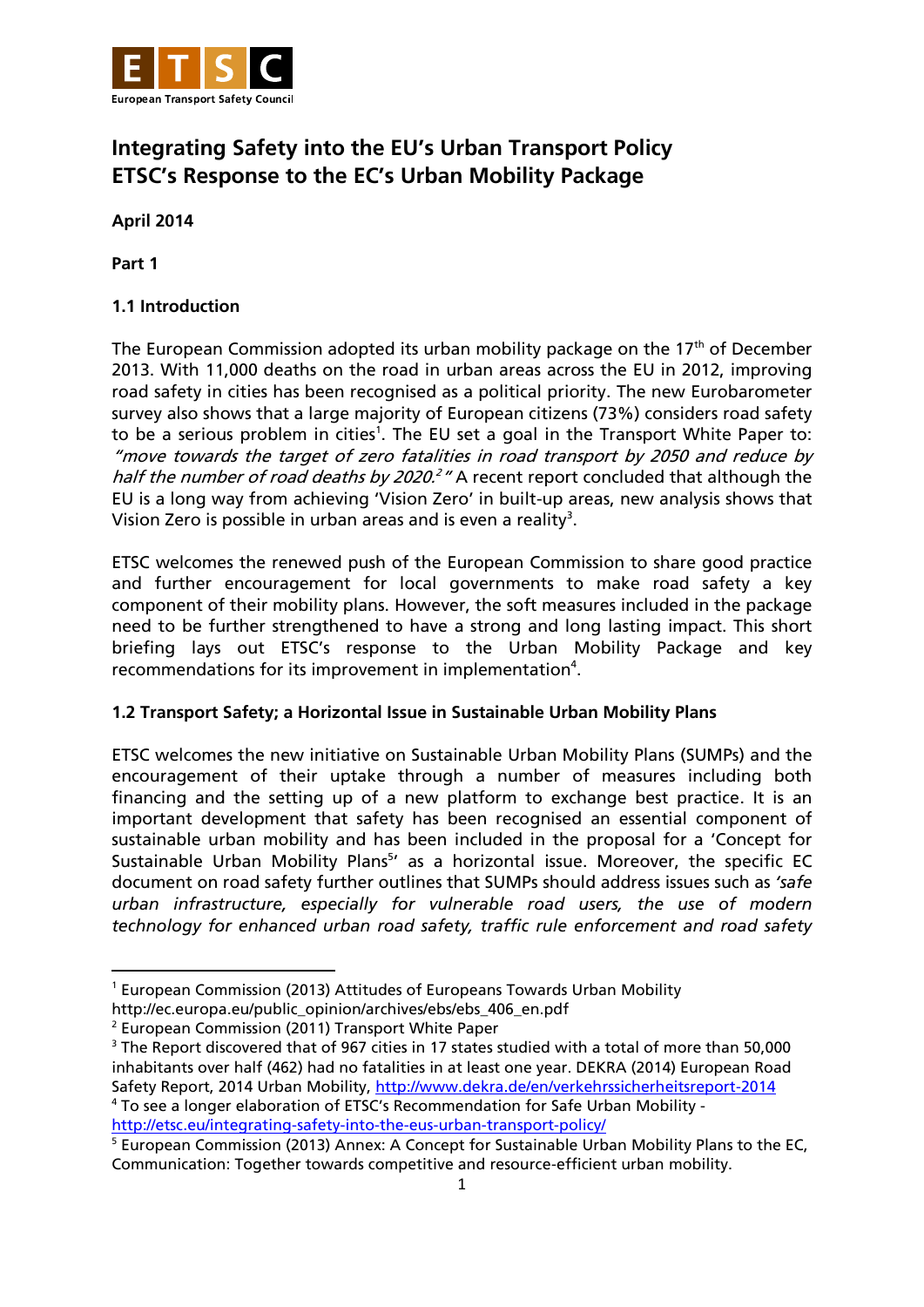

education<sup>6</sup>'. All of these are priorities for urban safety which ETSC can fully endorse. It is however regrettable that there is no obligation to develop SUMPs.

ETSC also welcomes the setting up of a European Platform on Sustainable Urban Mobility Plans and would request the inclusion of road safety urban mobility expertise in this platform. ETSC also welcomes the proposed support of the EC to national, regional and local authorities to develop and implement SUMPs through funding instruments.

#### **ETSC Recommendations to the EU**

- Integrate safety into Urban Mobility Audits and reflect it in common targets in the European Urban Mobility Performance Scoreboard.
- Include road safety experts in the newly proposed Member State Expert Group on Urban Mobility.
- Create a specific Working Group on Urban Road Safety under the Member State Expert Group on Urban Mobility.
- Set up a mechanism to monitor and promote best practice in take up of road safety as a horizontal issue within SUMPs.

#### **1.3 Tackling Serious Injury: a Priority in Urban Areas**

A larger proportion of serious road traffic injuries occur in urban areas and involve vulnerable road users<sup>7</sup>. For every road death in the EU, at least 44 road injuries are recorded, of which 10 are categorised as "serious"<sup>8</sup> . Vulnerable road users, for example pedestrians, cyclists, motorcyclists or users in certain age groups – notably the elderly – are especially affected by serious road injury. In March 2013 the European Commission adopted its *'First Milestone towards a Serious Injury Strategy'<sup>9</sup> ;* this paper was notable for adopting a common definition of serious injury, a methodology for collecting data and possible actions. ETSC is expecting a concrete strategy of action and a new target to be set in 2015 as outlined in full in its Response to the *'First Milestone towards a*  Serious Injury Strategy<sup>10</sup>. The specific EC document in the urban package on road safety<sup>11</sup> mentions the plan to analyse measures in 2014-2015 for reducing the number of serious road traffic injuries in urban areas, but does not go into any detail (see section 1.5).

#### **1.4 Prioritising Road Safety in Funds for Urban Mobility**

**.** 

<sup>6</sup> European Commission (2013) Staff Working Document: Targeted Action on Urban Road Safety.

<sup>7</sup> European Commission (2013) Commission Staff Working Document: On the Implementation of Objective 6 of the European Commission's Policy Orientations on Road Safety 2011-2020 – First Milestone Towards an Injury Strategy.

<sup>&</sup>lt;sup>8</sup> M. Mackay (2005) "Quirks of Mass Accident Data Bases".

<sup>9</sup> European Commission (2013) Commission Staff Working Document: On the Implementation of Objective 6 of the European Commission's Policy Orientations on Road Safety 2011-2020 – First Milestone Towards an Injury Strategy.

<sup>&</sup>lt;sup>10</sup> ETSC (2013[\) ETSC Response to the First Milestone Towards an Injury Strategy.](http://etsc.eu/response-to-the-european-commissions-first-milestone-towards-a-serious-injury-strategy/)

<sup>11</sup> European Commission (2013) Staff Working Document: Targeted Action on Urban Road Safety.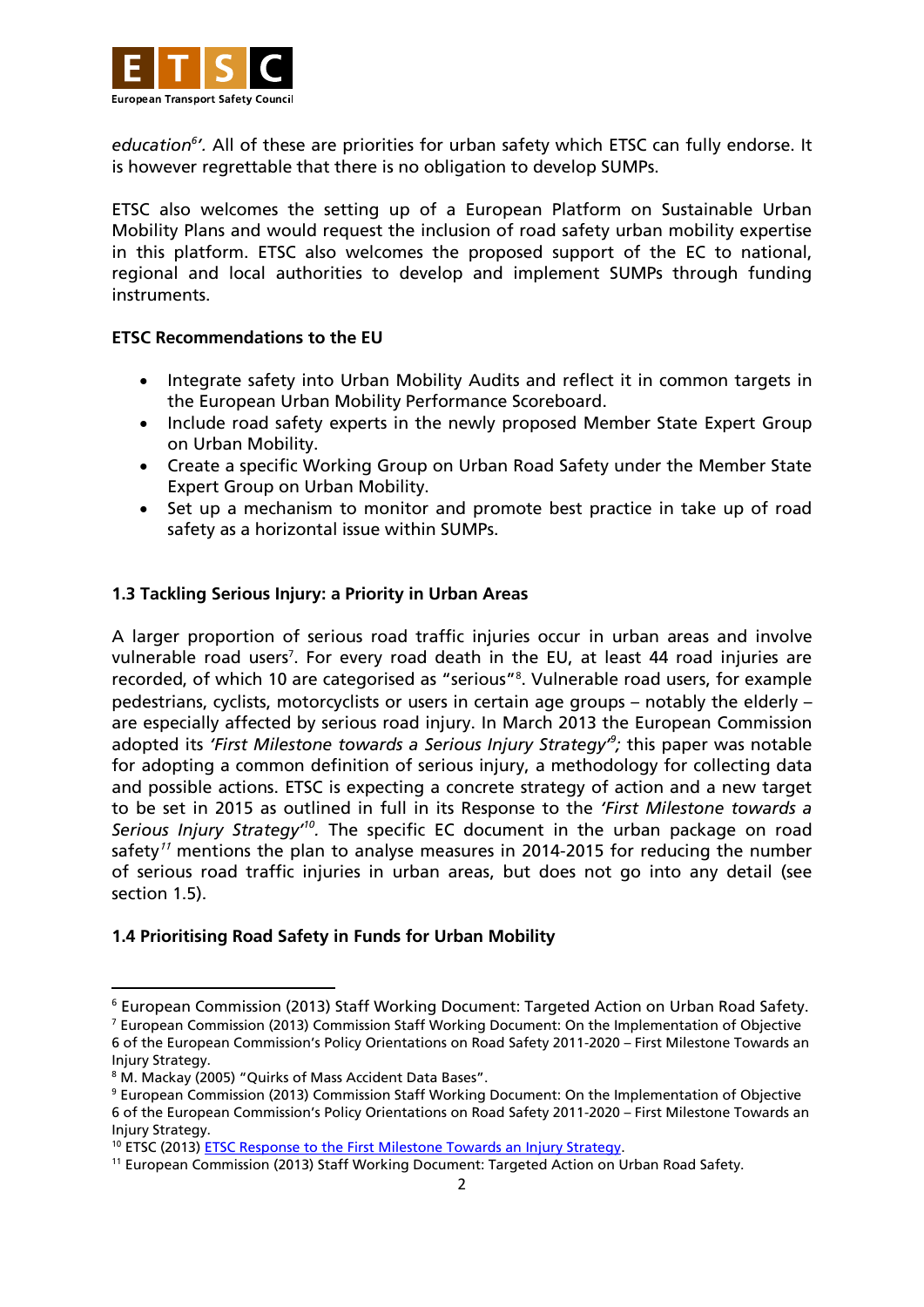

ETSC argues that the principle of conditionality with road safety infrastructure legislation that has been adopted in the new TEN-T Guidelines on road safety, should be extended to the urban realm. This should lever additional funds to support road safety within SUMP projects at city level. Promoting walking and cycling is one of the priorities of the Transport White Paper within urban areas and the European Commission argues that they "could readily substitute the large share of trips which cover less than 5km". The TEN-T urban infrastructure nodes should reinforce this new commitment by encouraging safe and sustainable integrated transport options especially for the last kilometer. An opportunity has been missed to encourage the take up of SUMPs through introducing conditionality linked to their existence to the use of EU funds.

## **ETSC Recommendations to the EU**

- Apply conditionality for compliance with road safety infrastructure legislation for use of all EU funds.
- Channel funds for urban mobility to support the safety of pedestrians and cyclists as a priority.

## **1.5 Targeted Action on Urban Road Safety**

The specific Staff Working Document on urban road safety<sup>12</sup> outlines some of the key challenges in reducing road deaths in urban areas.

However, the overview of what specific targeted action the EU can take is lacking and must be introduced. The Road Safety Working Document also includes:

- gathering and disseminating good practice examples for road safety planning.
- analysing measures for reducing the number of serious road traffic injuries in urban areas.

Although welcome these measures do not include anything new nor particularly detailed in terms of what to do to concretely reduce road death and serious injury in urban areas.

Beyond these actions the EC also mentions the need to<sup>13</sup>:

- Improve infrastructure safety design for VRU, especially at junctions,
- Tackle dangerous traffic offences such as speeding, driving under the influence of drugs or alcohol and non wearing of seat belts.
- Improve vehicle safety, especially PTWs and HGVs.
- Improve emergency response.

Regrettably, none of these highly relevant identified problem areas come with any concrete recommendations for action from the EC.

 $\overline{a}$ 

 $12$  ibid

<sup>&</sup>lt;sup>13</sup> European Commission (2013) Staff Working Document: Targeted Action on Urban Road Safety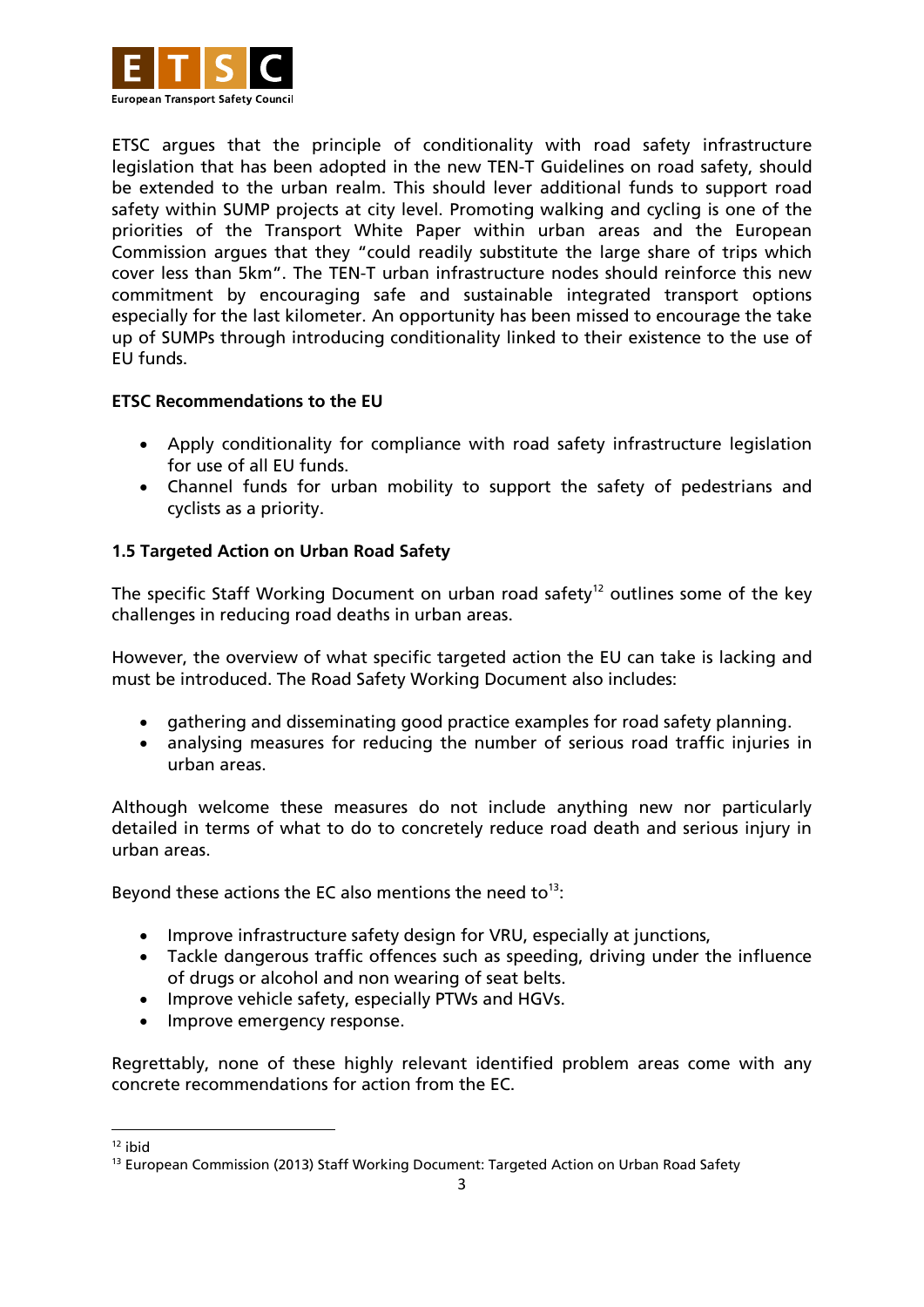

## **Part 2 Top Six Areas for Action to Improve Road Safety in Urban Areas**

#### **2.1 Tackling Speed in Urban Areas**

Excessive and inappropriate speed is the number one road safety problem<sup>14</sup>. Speeding is a primary factor in about one third of fatal accidents and an aggravating factor in all collisions<sup>15</sup>. Exceeding the speed limits is widespread. In countries where data are available, in free-flowing traffic, up to 60% of drivers exceed speed limits in urban areas<sup>16</sup>. Addressing illegal speeding therefore requires a large number of non-compliers to change their behaviour. Experience shows that there is not one single measure to reduce speed. It takes a combination of measures including credible speed limits, enforcement and education, combined with 'self-explaining' roads and vehicles<sup>17</sup>.

ETSC is also keen to promote the uptake of Intelligent Speed Assistance in urban areas. The EC Staff Working Document "Mobilising ITS for EU cities<sup>18</sup>" notes the benefit of deploying cooperative systems for road safety including "vehicle to infrastructure communication". The document also refers to the preparation of specifications on "real-time traffic information services" which should also include speed limit data and which would be essential in enabling ISA deployment<sup>19</sup>. It also references "speed reduction" and "infrastructure to vehicle communication" in the ITS tool box section on road safety in the annexed Guidelines for ITS Deployment<sup>20</sup>.

#### **ETSC Recommendations to the EU**

- Encourage Member States to adopt speed limits of maximum 30km/h in residential areas and areas with high levels of pedestrians and cyclists and maximum 50km/h in urban areas.
- Encourage Member States to increase enforcement of speed limits, especially in areas where there are high numbers of pedestrians and cyclists.
- Support the introduction of Intelligent Speed Assistance (ISA) which, in restricting speed, has the potential to also reduce risks to pedestrians and cyclists.
- Include, under the ITS Directive, specifications on real time traffic information and the collection and maintenance of speed limit data.
- Prepare guidelines to support Member States in undertaking speed map collection work which builds on the existing best practice.

#### **2.2 Infrastructure Safety**

<sup>1</sup> <sup>14</sup> Aarts, L. & van Schagen, I. (2006). Driving speed and the risk of road crashes: a review, Accident Analysis and Prevention, vol. 38, issue 2, p: 215-24.

<sup>15</sup> OECD/ECMT (2006) Speed Management.

<sup>&</sup>lt;sup>16</sup> ETSC (2014) PIN Flash - Ranking EU progress on car occupant safety - forthcoming. etsc.eu/pin

<sup>17</sup> Wegman, F. and Aarts, L (2006), Advancing Sustainable Safety. National Road Safety Outlook for 2005-2020.

<sup>18</sup> European Commission (2013) Mobilising ITS for EU Cities.

<sup>&</sup>lt;sup>19</sup> European Commission (2013) EC Consultation on Real Time Traffic Information Services.

<sup>&</sup>lt;sup>20</sup> European Commission (2013) Mobilising ITS for EU Cities Annex, Traffic Management, Urban ITS Expert Group Dec 2012.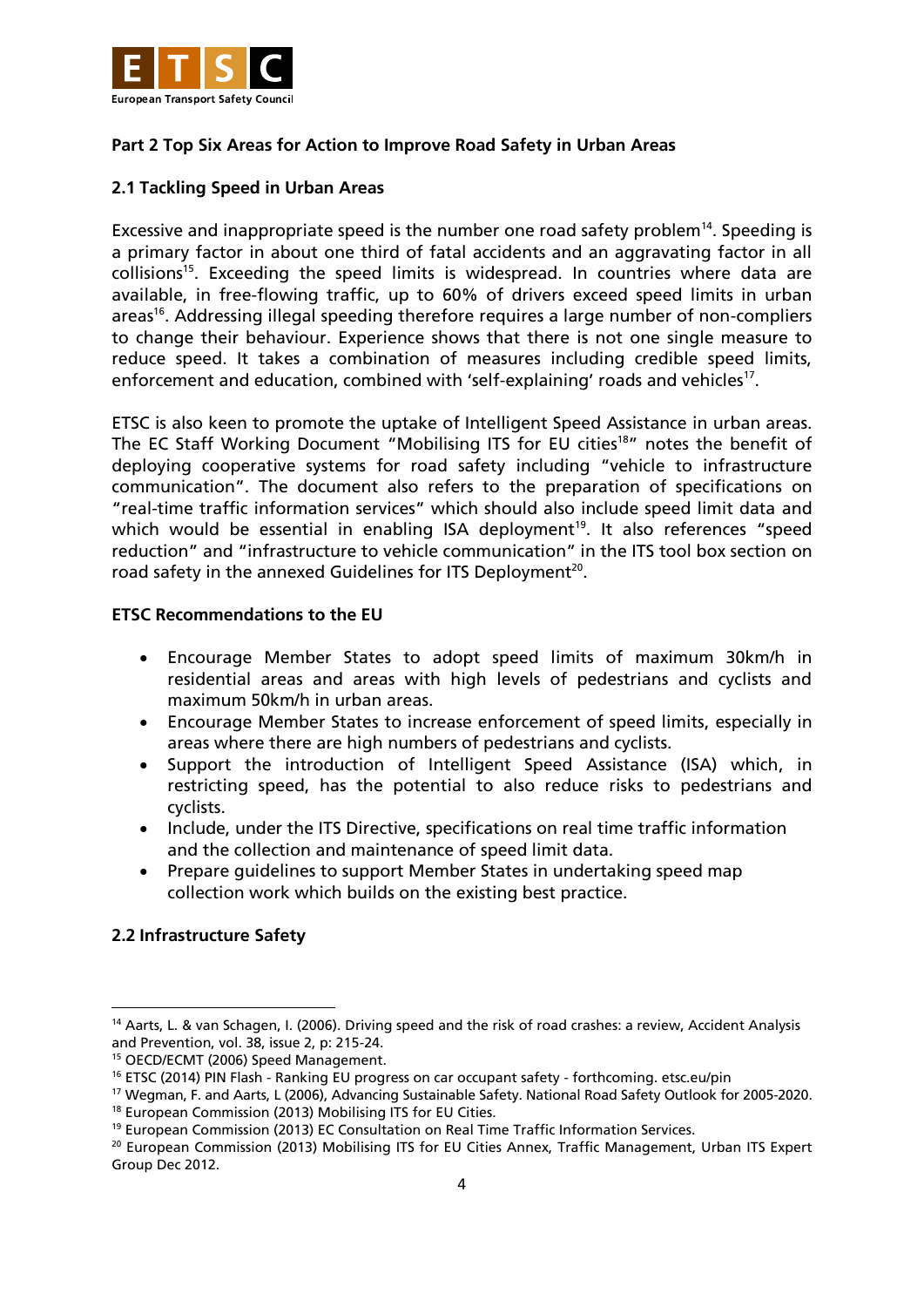

Infrastructure can play a key role in reducing death and the severity of injury when collisions occur. Building on its 'Policy Orientations on Road Safety 2011-2020' the European Commission's new document on Serious Injury<sup>21</sup> proposes application of the instruments included in the Infrastructure Safety Directive to the secondary road network and, for the first time, extending them also to the urban environment. ETSC believes that this measure should also have been mentioned in the "Urban Road Safety" document.

The need to improve infrastructure safety, especially for VRUs, is mentioned in the document but without any proposed action. ETSC would also like to see the development of guidelines on traffic calming which would also benefit road users in urban areas, especially the unprotected ones. Additionally, land use plans should adopt a clear hierarchy of transport users, with pedestrians, cyclists and public transport users at the top of the hierarchy.

#### **ETSC Recommendations to the EU**

- Draft guidelines for promoting best practice in traffic calming measures, based upon physical measures such as roundabouts, road narrowing, chicanes, road humps and techniques of space-sharing. These measures should be introduced as an integral part of setting up speed limit zones of 30km/h in urban areas.
- Develop a policy of modal priority for road users, particularly in urban environments: the hierarchy being based on safety, vulnerability, and sustainability. Pedestrians should be at the top of the hierarchy, followed by cycling and public transport.

#### **2.3 Walking and Cycling in Urban Areas**

1

Deaths among pedestrians and cyclists decreased by 34% between 2001 and 2009, compared with 39% for car drivers<sup>22</sup>. More than half of the people seriously injured in an urban area are pedestrians or other vulnerable road users. ETSC therefore welcomes that the European Commission prioritises reducing injuries among these groups and in urban areas.

It is often claimed that cycling or walking should not be encouraged as they are less safe transport modes than cars. The European Commission's document recognises that *'greater physical activity levels as a result of increased participation in cycling and walking, through leisure time or through active commuting, may also lead to improvement in population health beyond those directly attributable to reductions in road accidents<sup>23</sup> .'* However, the Commission only comes up with a few measures,

<sup>&</sup>lt;sup>21</sup> European Commission (2013) Commission Staff Working Document: On the Implementation of Objective 6 of the European Commission's Policy Orientations on Road Safety 2011-2020 – First Milestone Towards an Injury Strategy.

<sup>&</sup>lt;sup>22</sup> ETSC (2011) PIN Flash 19 Unprotected Road Users – a Key Concern of Road Safety [http://www.etsc.eu/documents/ETSC\\_PINFlash19\\_unprotected\\_road\\_users.pdf](http://www.etsc.eu/documents/ETSC_PINFlash19_unprotected_road_users.pdf)

<sup>&</sup>lt;sup>23</sup> European Commission (2013) Staff Working Document: Targeted Action on Urban Road Safety.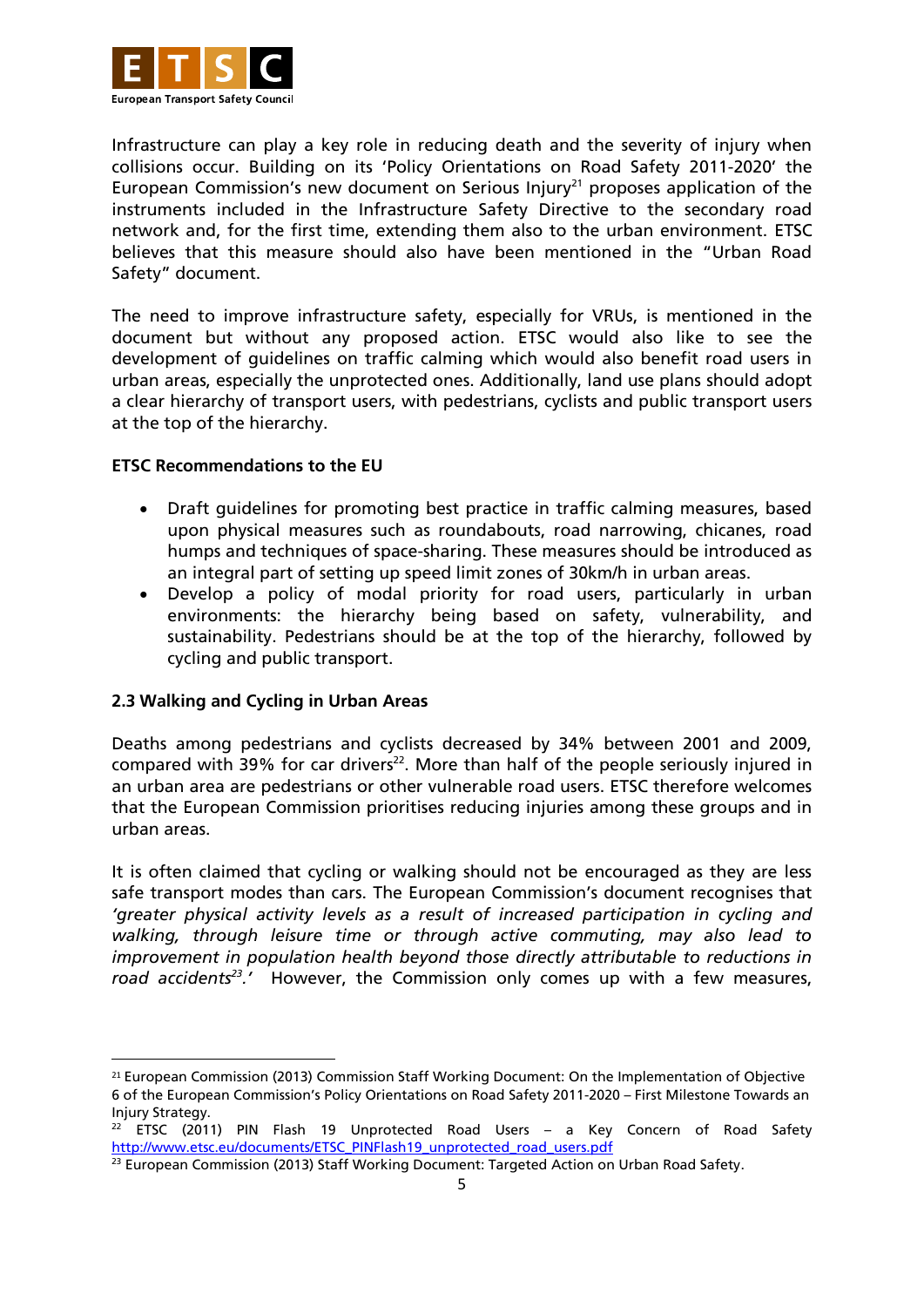

including the *'use of available protection devices such as bike helmets for cyclists or increased visibility for pedestrians<sup>24</sup> '.*

Increasing numbers of pedestrians and cyclists can result in 'safety in numbers' reducing overall risk as well as risk for individuals. There are a whole range of measures that can be taken to improve vulnerable road user safety and address other elements of the integrated approach (user behaviour and infrastructure) and are covered in more detail in ETSC's Position on 'Integrating Safety into the EU's Urban Transport Policy<sup>125</sup>, in ETSC's Review on Vulnerable Road Users<sup>26,</sup> and in ETSC's recent Review of Cycling Safety Policy<sup>27</sup>.

## **2.4 HGVs and VRUs in Urban Areas**

In the European Union 4,254 people lost their lives in collisions involving heavy goods vehicles (HGVs) in 2011<sup>28</sup>. In spring 2013, the European Commission proposed new rules to allow manufacturers to develop more aerodynamic lorries and alter the design of cabins to introduce an energy-absorbing deformable vehicle front. The EC's Staff Working Document on Urban Road Safety points to that: "cities might also pay special attention to heavy vehicles that, in the case of a crash, will cause severe injuries to affected VRUs<sup>29</sup>". Yet, no concrete recommendations are elaborated.

ETSC's position on the revision of the Weights and Dimensions legislation presents recommendations as to how to improve vehicle safety within the truck redesign covering aspects of vision, crumple zone and underrun protection<sup>30</sup>. Such proposals would enhance the safety of vulnerable road users.

#### **2.5 Road Charging and Road Safety**

The urban mobility package also included two EC Staff Working Documents on "road user charging". Recent research indicates that transport pricing reforms can significantly increase traffic safety. However, these impacts are often overlooked, both when evaluating pricing reform benefits and when searching for traffic safety strategies<sup>31</sup>. Other measures, such as route planning<sup>32</sup> to avoid urban areas at certain peak times when there are high numbers of pedestrians and cyclists and schemes to insert HGV safety into public procurement contracts should also be promoted<sup>33</sup>.

#### **ETSC Recommendations to the EU**

1

 $24$  ibid

<sup>&</sup>lt;sup>25</sup> <http://etsc.eu/integrating-safety-into-the-eus-urban-transport-policy/>

<sup>&</sup>lt;sup>26</sup> ETSC (2005) The Safety of Vulnerable Road Users.

<sup>&</sup>lt;sup>27</sup> ETSC (2012) Raising the Bar – [Review of Cycling Safety Policies in the](http://etsc.eu/raising-the-bar-a-review-of-cycling-policies-in-the-european-union/) European Union.

<sup>&</sup>lt;sup>28</sup> ETSC (2012[\) A challenging start towards the EU 2020 Road Safety Target, 6](http://etsc.eu/6th-annual-road-safety-performance-index-pin-report/)<sup>th</sup> PIN Report,

<sup>&</sup>lt;sup>29</sup> European Commission (2013) Staff Working Document: Targeted Action on Urban Road Safety.

<sup>&</sup>lt;sup>30</sup> ETSC (2013[\) Position on Revision of Weights and Dimensions 96/53](http://etsc.eu/position-paper-proposal-to-amend-maximum-weights-and-dimensions-of-vehicles/)

<sup>&</sup>lt;sup>31</sup> Litman, T., (2012) Pricing for Traffic Safety-How Efficient Transport Pricing Can Reduce Roadway Crash Risks Victoria Transport Policy Institute [http://www.vtpi.org/price\\_safe.pdf](http://www.vtpi.org/price_safe.pdf)

<sup>&</sup>lt;sup>32</sup> ETSC (2012) PRAISE Report **EU Social Rules and Heavy Goods Drivers.** 

<sup>33</sup> ETSC (2012) Raising the Bar – [Review of Cycling Safety Policies in the European Union.](http://etsc.eu/raising-the-bar-a-review-of-cycling-policies-in-the-european-union/)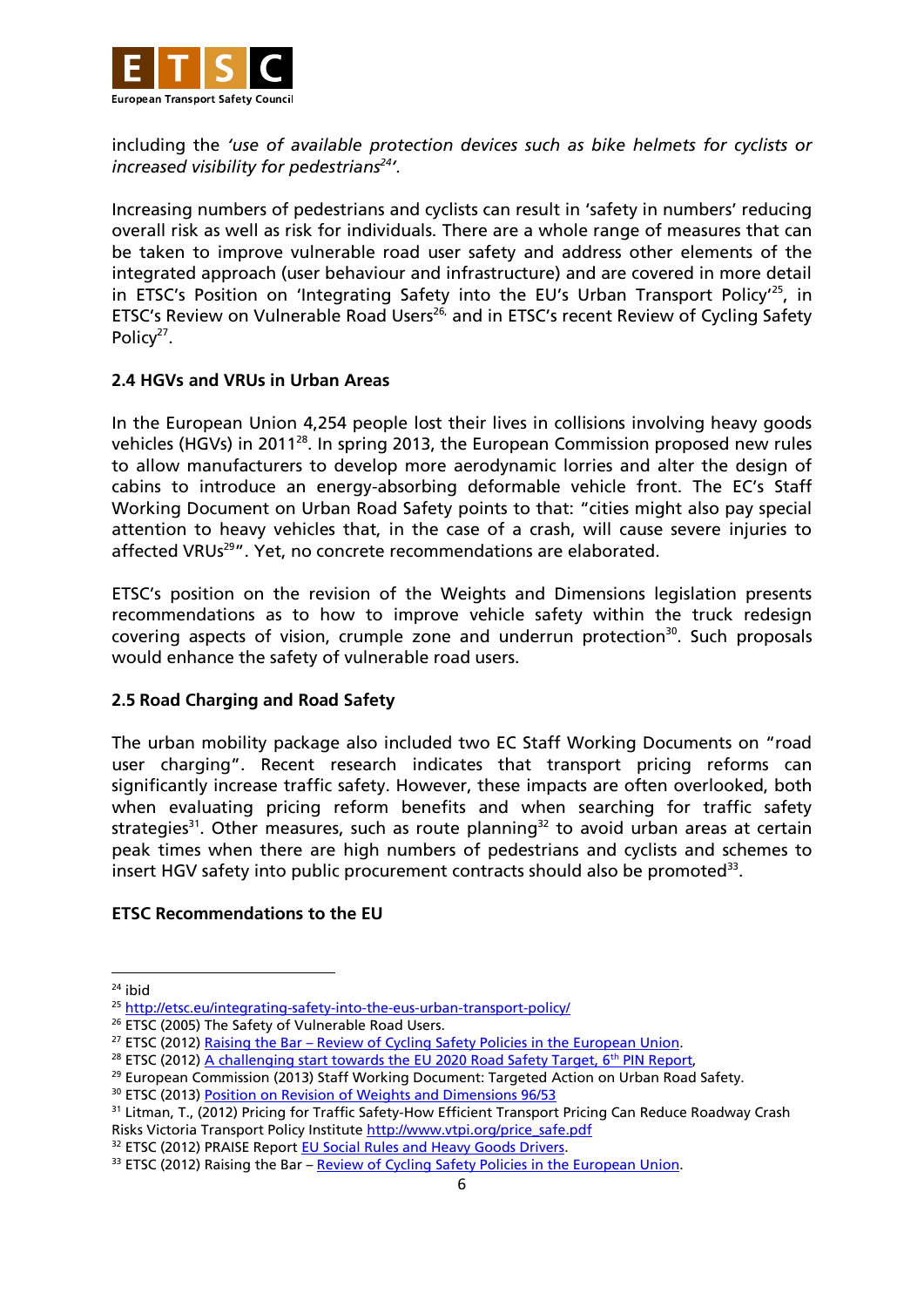

- Recognise the positive impact that urban access regulations can have to increase traffic safety.
- Integrate route planning in the interests of safety within the context of the new EC initiatives on urban logistics and HGV vehicle access to cities.

#### **2.6 Mopeds in Urban Areas**

1

Another priority is increasing the safety of moped<sup>34</sup> riders in urban areas. Mopeds are used for shorter trips compared to motorcycles. Mopeds are relatively small, which makes them attractive in areas with dense or congested traffic. Mopeds, with their small engine and low top speed, have lower death rates than motorcycles but higher accident rates when less severe injuries are included<sup>35</sup>. Driving a moped with no driving licence as used to be permitted in many Member States until recently, has been no longer possible since 2013. The EU Directive 2006/126/EEC on Driving Licence introduced a new category AM and a mandatory theory driving test for moped riders. The minimum age for riding a moped is 16 years but Member States may lower this age as far as 14 years or raise it to 18.



Fig. 1: Moped rider deaths as a percentage of total PTW rider deaths. 2007-2009 average. *\*2006-2008.*

Fig. 1 shows how the proportion of PTW riders killed who were moped riders differed among 22 countries over a recent 3-year period. This proportion is the lowest in the Czech Republic, GB and Luxembourg and the highest in Romania, Denmark, Estonia and the Netherlands. In other countries, moped rider deaths are between about 8%

[http://ec.europa.eu/transport/wcm/road\\_safety/erso/knowledge/Content/45\\_poweredtwowheelers/powered](http://ec.europa.eu/transport/wcm/road_safety/erso/knowledge/Content/45_poweredtwowheelers/powered%20two%20wheelers.htm) [%20two%20wheelers.htm](http://ec.europa.eu/transport/wcm/road_safety/erso/knowledge/Content/45_poweredtwowheelers/powered%20two%20wheelers.htm)

 $34$  A moped is defined as a PTW with an engine size below 50cc and design speed up to 50 km/h. <sup>35</sup> ERSO (2008)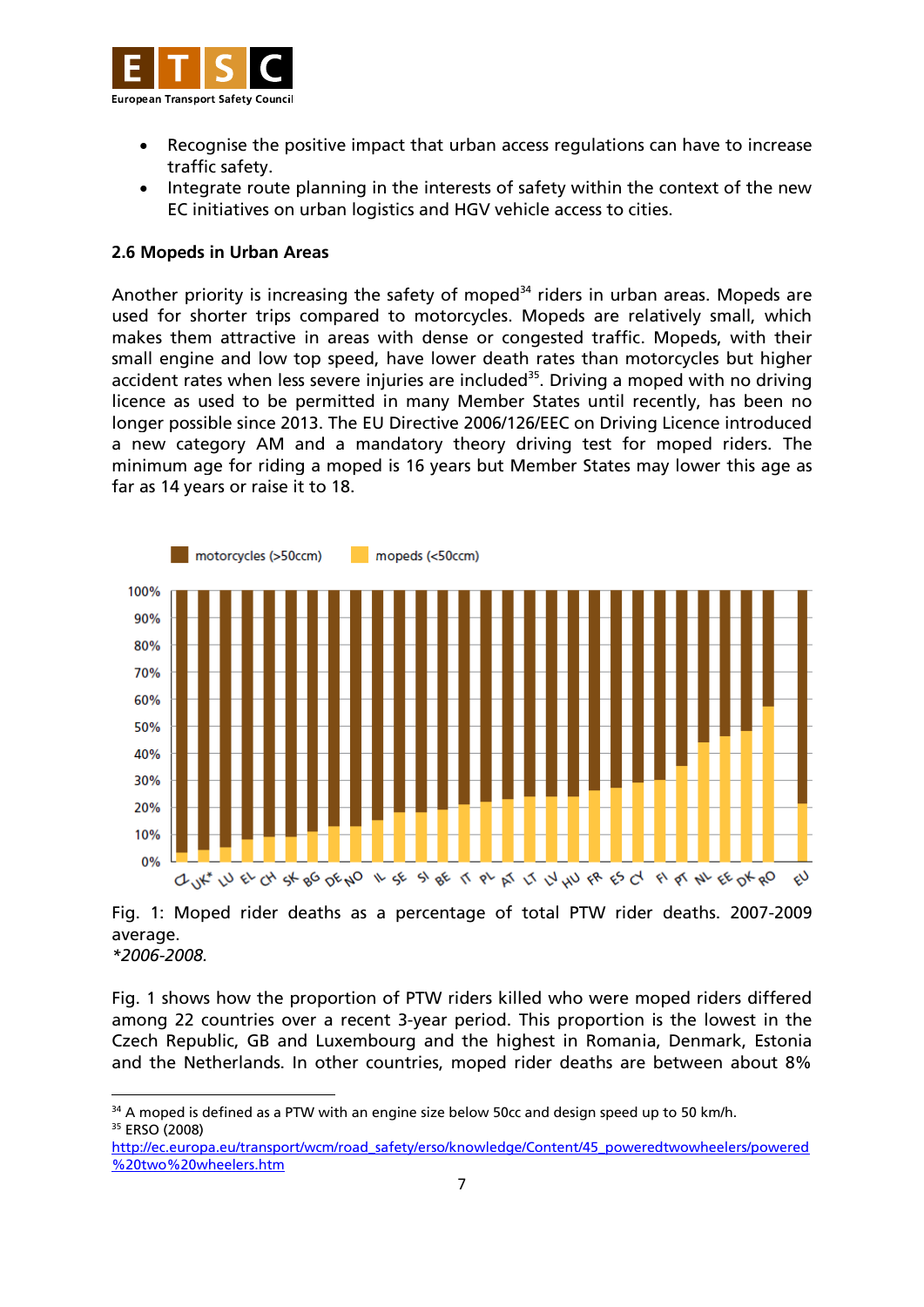

and 35% of all PTW deaths. The PIN comparison of the proportion of moped rider deaths in the total number of PTW rider deaths can help countries to identify and prioritise safety measures for mopeds<sup>36</sup>.

The power and speed of mopeds is often tampered with $37$ . Measures including regular technical checks aimed at reducing tampering are important. ETSC had fought for the inclusion of PTWs in regular technical checks and deeply regretted that the recent agreement on the Roadworthiness package<sup>38</sup> excluded PTWs in regular technical checks<sup>39</sup>. Education and access is another important area for improvement and reducing risk. The minimum age for learning to ride a moped should be 16, the new Driving Licence Directive allows Member States to set the age between 14 and 18. Based on the results of a study on the effects of moped rider training<sup>40</sup> a licensing system for moped riders should start with a compulsory training programme, followed by a period with a provisional license and ending with a practical training programme/test<sup>41</sup>.

#### **ETSC Recommendations**

- Enforce the compulsory wearing of helmets and number plate visibility.
- Provide consumer information regarding helmet safety and educate riders regarding the importance of proper fastening.
- Develop minimum standards regarding protective clothing and educate riders about the safety benefits of wearing it.
- Improve rider and driver training. Rider training should focus on hazard recognition and risk assessment as well as vehicle control skills.
- Ensure that driver training teaches candidates to understand the vulnerability of unprotected road users and "look for them" when driving.
- Introduce mandatory regular technical checks for mopeds aimed at reducing tampering.

#### **For further information**

Ellen Townsend, Policy Director [ellen.townsend@etsc.eu](mailto:ellen.townsend@etsc.eu) +32 2 230 41 06

The European Transport Safety Council (ETSC) is an independent, non-profit organisation dedicated to reducing the numbers of deaths and injuries in transport across Europe.

**.** 

<sup>&</sup>lt;sup>36</sup> ETSC (2011[\) PIN Annual Report](http://etsc.eu/5th-annual-road-safety-performance-index-pin-report/)

 $37$  The "Handbook of road safety measures "(Elvik et al. 2009) refers to a Norwegian study in which the relative rate for injury crashes was found to be about 50% higher for tampered mopeds. <sup>38</sup>[http://register.consilium.europa.eu/content/out?lang=EN&typ=SET&i=SMPL&ROWSPP=25&RESULTSET=1&](http://register.consilium.europa.eu/content/out?lang=EN&typ=SET&i=SMPL&ROWSPP=25&RESULTSET=1&NRROWS=500&DOC_LANCD=EN&ORDERBY=DOC_DATE+DESC&DOC_ID=&DOC_TITLE=roadworthiness&CONTENTS=&DOC_SUBJECT=&MEET_DATE=&single_comparator=&single_date=&from_date=&to_date) [NRROWS=500&DOC\\_LANCD=EN&ORDERBY=DOC\\_DATE+DESC&DOC\\_ID=&DOC\\_TITLE=roadworthiness&CO](http://register.consilium.europa.eu/content/out?lang=EN&typ=SET&i=SMPL&ROWSPP=25&RESULTSET=1&NRROWS=500&DOC_LANCD=EN&ORDERBY=DOC_DATE+DESC&DOC_ID=&DOC_TITLE=roadworthiness&CONTENTS=&DOC_SUBJECT=&MEET_DATE=&single_comparator=&single_date=&from_date=&to_date) [NTENTS=&DOC\\_SUBJECT=&MEET\\_DATE=&single\\_comparator=&single\\_date=&from\\_date=&to\\_date=](http://register.consilium.europa.eu/content/out?lang=EN&typ=SET&i=SMPL&ROWSPP=25&RESULTSET=1&NRROWS=500&DOC_LANCD=EN&ORDERBY=DOC_DATE+DESC&DOC_ID=&DOC_TITLE=roadworthiness&CONTENTS=&DOC_SUBJECT=&MEET_DATE=&single_comparator=&single_date=&from_date=&to_date) <sup>39</sup> ETSC (2013) **ETSC Position on the Roadworthiness Package** 

<sup>40</sup> Goldenbeld et al., 2004

<sup>41</sup> DaCoTA (2012) Powered Two Wheelers, Deliverable 4.8n of the EC FP7 project DaCoTA